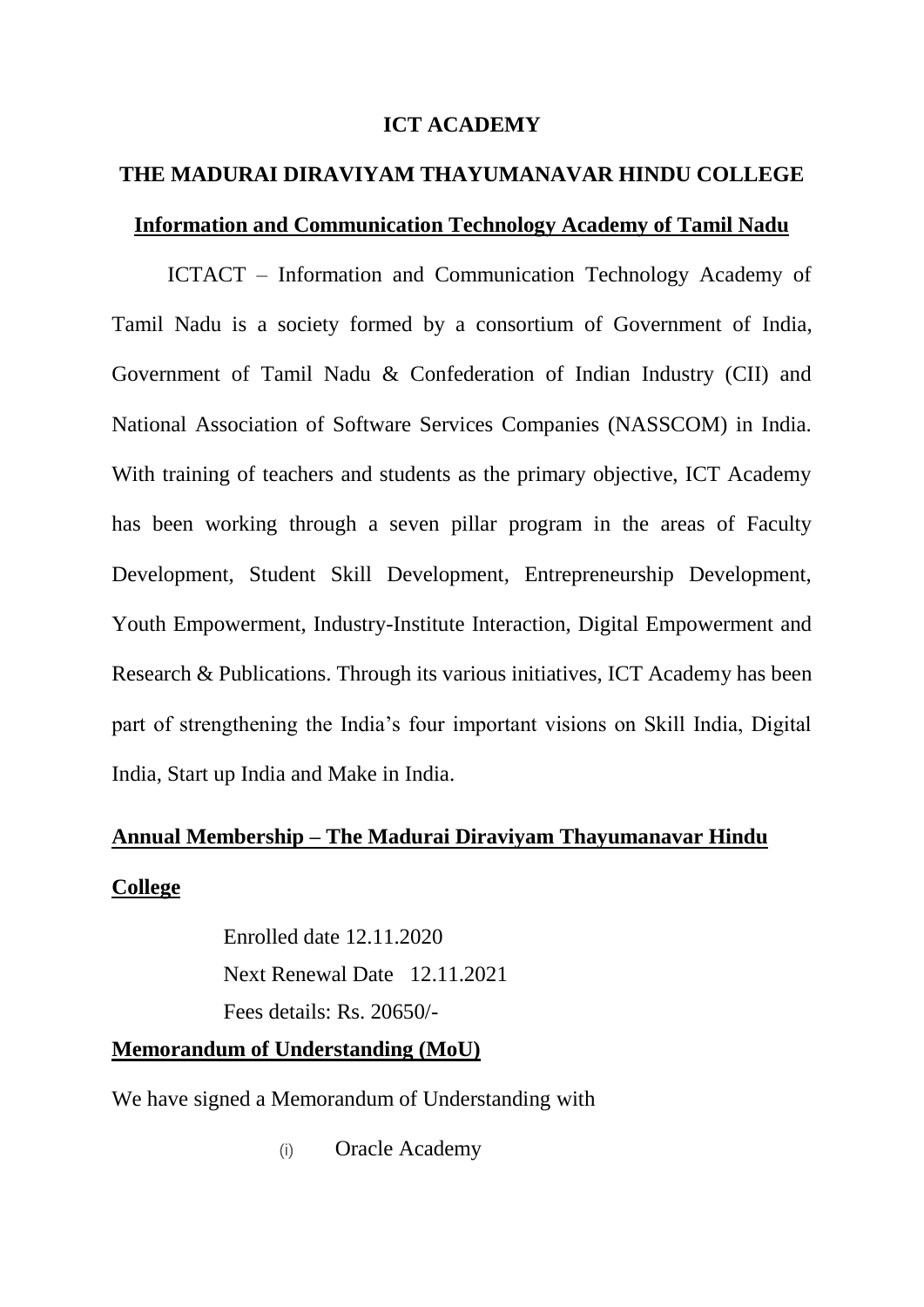- (ii) Palo Alto Networks Cyber security Academy
- (iii) ICT Academy Entrepreneurship Cluster Development Program

### **Power Seminar (4)**

As part of ongoing initiative, ICT Academy has planned to host the expertled seminar series dedicated to current and emerging topics across domains. At each seminar, expert speakers will give an informal talk which has direct cum indirect impact on the business. The seminar has a sole objective of igniting their minds which leads to some interesting cross-disciplinary thoughts and get some new ideas on the life skills. It also enhances the essential academic skills, develop and utilize critical thinking skills which are considered necessary for academic success.

| S.             | <b>Date</b> | <b>Time</b>    | <b>Topic</b>                               | <b>Resource Person</b>     |
|----------------|-------------|----------------|--------------------------------------------|----------------------------|
| No.            |             |                |                                            |                            |
| $\mathbf{1}$   | 28.11.2020  | 3 p.m. - 4 p.m | <b>Employability Skills for the Future</b> | Mr. R. Sathishraj, CEO, E- |
|                |             |                |                                            | Crusaders, Chennai         |
| $\overline{2}$ | 12.1.2021   | 3 p.m. - 4 p.m | Design Thinking                            | Mr. N. Rahul, Founder      |
|                |             |                |                                            | Silverlink<br>Trustee      |
|                |             |                |                                            | Foundation & Founder and   |
|                |             |                |                                            | Chief Design Officer,      |
|                |             |                |                                            | Lighting Lanterns Media    |
|                |             |                |                                            | works (P) Ltd.             |
|                | 06.03.2021  | 3 p.m. - 4 p.m | Women Empowerment                          | Sharmila Devi, Founder     |
| 3              |             |                |                                            | Director & Clarity Coach   |
|                |             |                |                                            | SevenClover<br>Coaching    |
|                |             |                |                                            | Services                   |
|                |             |                |                                            |                            |
|                |             |                |                                            |                            |
|                |             |                |                                            |                            |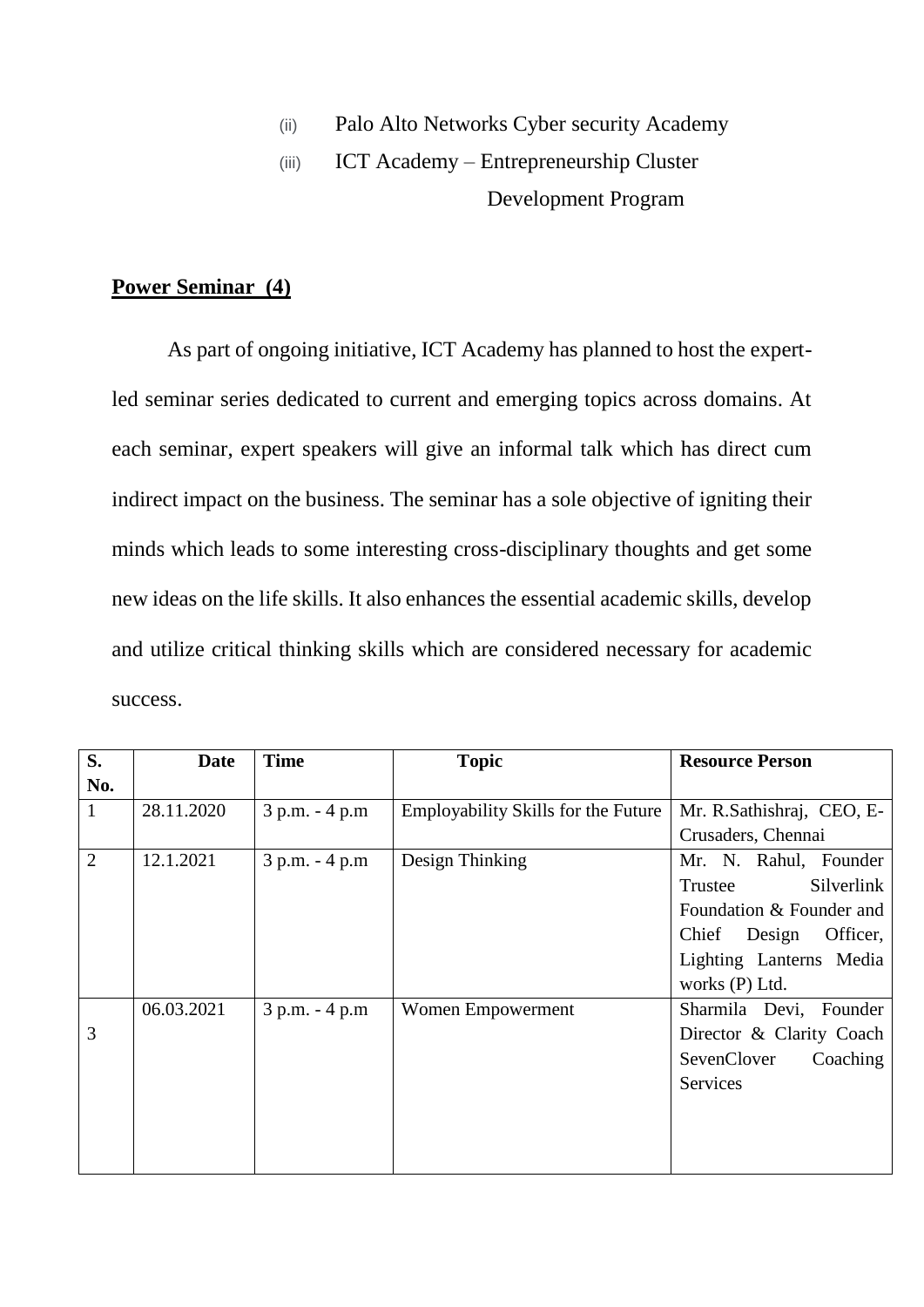| 16.04.2021 | $2 p.m. - 3 p.m.$ | Intellectual Property Rights and IP   Dr. S. Sudhakar, Professor, |                           |
|------------|-------------------|-------------------------------------------------------------------|---------------------------|
|            |                   | <b>Management for Startup</b>                                     | Dept. of Biotech., M.S.U. |
|            |                   |                                                                   | Tirunelveli               |
|            |                   |                                                                   |                           |

### **Digital Teaching Techniques (8)**

This niche short-term certificate course will enable the faculty members to integrate online technologies into teaching and make the challenging activity into something simple by helping choose ethically appropriate digital pedagogy and benefit both students and teachers to achieve excellence in learning. Teachers, on the successful completion of the course can build a Learner Directed Digital Learning environment at institution with ease.

| S.             | <b>Date</b> | <b>Time</b>         | <b>Attendees</b>           |
|----------------|-------------|---------------------|----------------------------|
| No.            |             |                     |                            |
| $\mathbf{1}$   | 7/12/2020   | 2 p.m. to $4$ p.m.  | Dr. P. Velmani             |
|                | to          |                     | Dr. S. Loghambal           |
|                | 12/12/2020  |                     |                            |
| $\overline{2}$ | 5/01/2021   | 10 a.m to 12.30 p.m | Dr. A. Sivagurunathan      |
|                | to          |                     | Dr. C. Anitha              |
|                | 09/01/2021  |                     | Dr. K. Viswa Sarojini Devi |
| 3              | 01/02/2021  | 10 a.m to 12 p.m    | S.Rama lakshmi             |
|                | to          |                     | Dr.Shantha Sheela          |
|                | 06/02/2021  |                     | Dr C Esakkiappan           |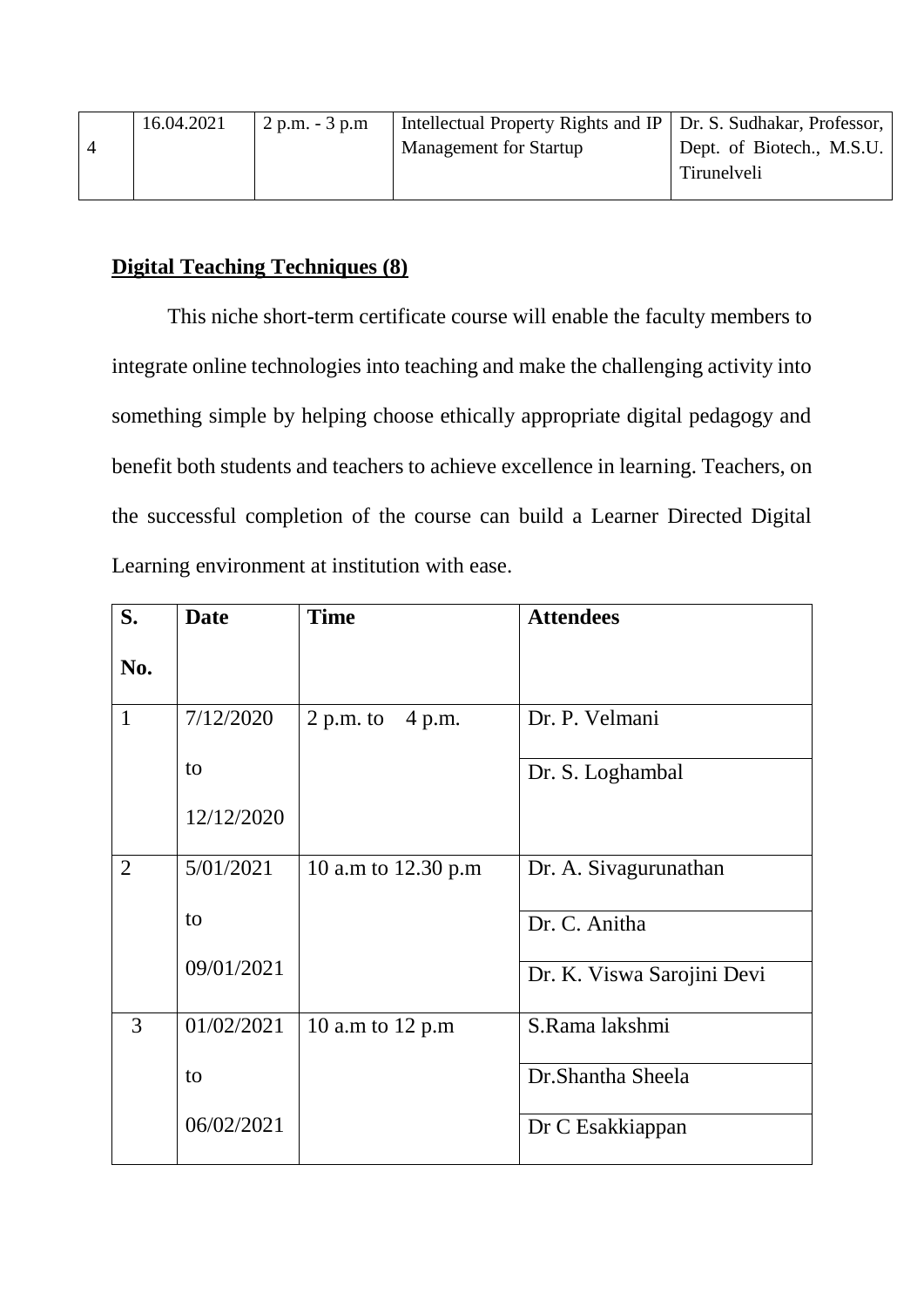### **Faculty development program**

Participation in Faculty development programmes would enable faculty members to update their research and pedagogical skills. Higher education institutions are starting to adapt and respond to professionals already in employment, mature learners and the demand from students enrolled for skills for employability programs. With the aim of equipping faculty members with required skills and knowledge, ICT Academy pursues the Faculty Development Program as its primary objective.

| S.No           | <b>Faculty Name</b>  | <b>Program Name</b>          | <b>Start Date</b> | <b>End Date</b> | <b>Department</b> |
|----------------|----------------------|------------------------------|-------------------|-----------------|-------------------|
|                |                      | Introduction to Python       |                   |                 |                   |
|                |                      | Programming (Online          |                   |                 | Computer          |
| $\mathbf{1}$   | A. Sorna Gowri       | Live FDP)                    | 24-May-21         | 28-May-21       | Science           |
|                |                      | <b>ICT Tools for Faculty</b> |                   |                 |                   |
| 2              | Dr. K. Alli          | (Online LIVE FDP)            | 17-May-21         | 21-May-21       | Mathematics       |
|                |                      | Fundamentals of AI &         |                   |                 | Computer          |
| 3              | Dr. P. Velmani       | ML (Online LIVE FDP)         | 10-May-21         | 14-May-21       | Science           |
|                |                      | Fundamentals of AI &         |                   |                 | Computer          |
| 4              | A.SORNA GOWRI        | ML (Online LIVE FDP)         | 10-May-21         | 14-May-21       | Science           |
|                |                      | Delivering High Impact       |                   |                 |                   |
|                |                      | <b>Presentation (Online</b>  |                   |                 |                   |
| 5              | Dr. N. Meena         | Live FDP)                    | 26-Apr-21         | 30-Apr-21       | Mathematics       |
|                |                      | Delivering High Impact       |                   |                 |                   |
|                |                      | <b>Presentation (Online</b>  |                   |                 |                   |
| 6              | Dr. J. Uma Maheswari | Live FDP)                    | 26-Apr-21         | 30-Apr-21       | Physics           |
|                |                      | Introduction to Python       |                   |                 |                   |
|                | D.C.POORNA           | <b>Programming (Online</b>   |                   |                 | Computer          |
| $\overline{7}$ | <b>CHANDRAN</b>      | Live FDP)                    | 26-Apr-21         | 30-Apr-21       | Science           |
|                |                      | <b>Conflict Management</b>   |                   |                 |                   |
| 8              | D.Guruvammal         | (Online Live FDP)            | 20-Apr-21         | 24-Apr-21       | Physics           |
|                |                      |                              |                   |                 |                   |
|                |                      | Oracle - Database            |                   |                 |                   |
| 9              | Dr Velmani P         | design & Programming         | 19-Apr-21         | 24-Apr-21       |                   |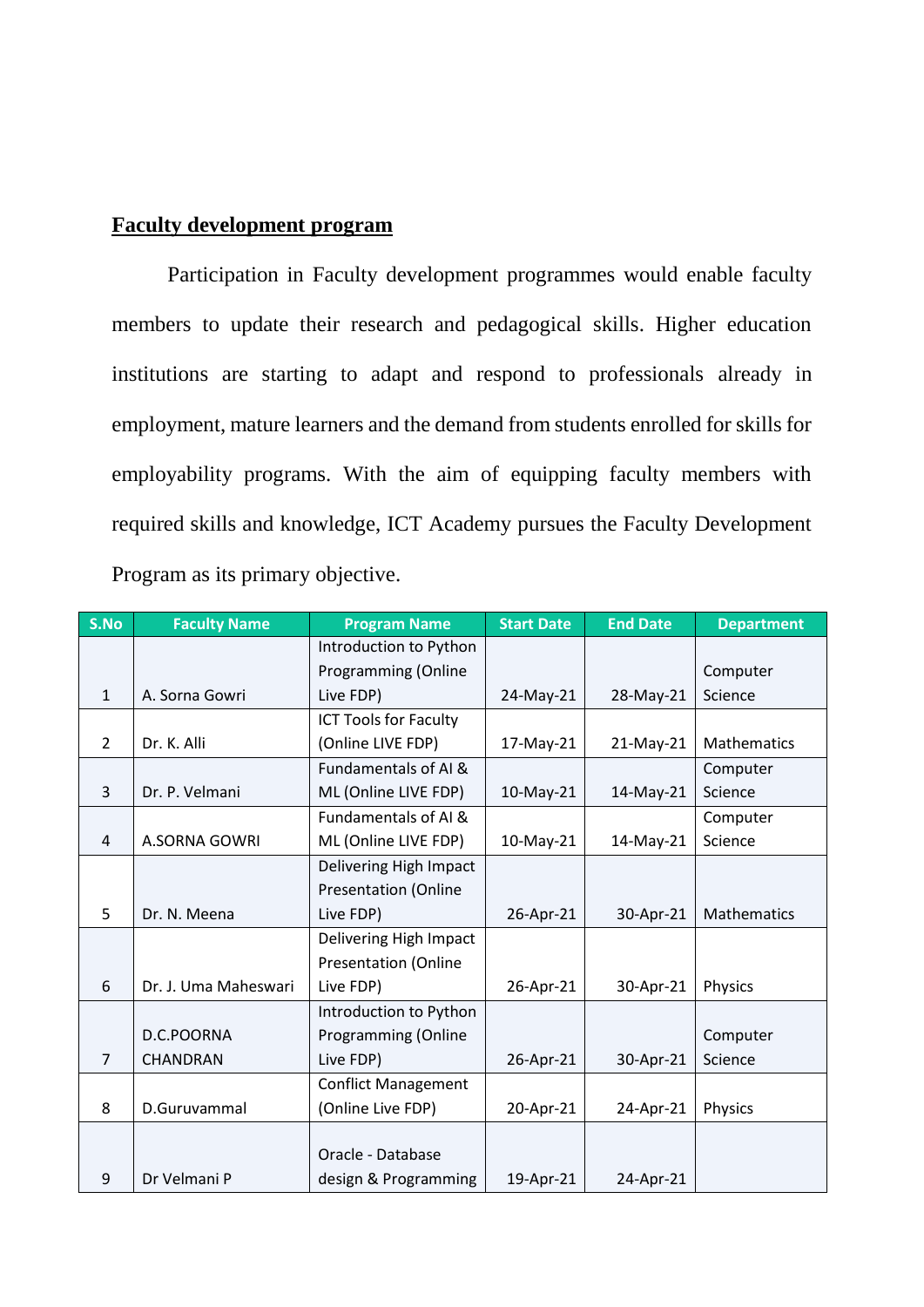|    |                                     | With SQL(Online Live<br>FDP)                  |           |           |                  |
|----|-------------------------------------|-----------------------------------------------|-----------|-----------|------------------|
|    |                                     | <b>Stress Management</b>                      |           |           |                  |
| 10 | S.KAVITHA                           | (Online Live FDP)                             | 23-Mar-21 | 27-Mar-21 | <b>CHEMISTRY</b> |
|    |                                     | <b>Creative Thinking</b>                      |           |           |                  |
| 11 | Dr. K. Murugan                      | (Online Live FDP)                             | 16-Mar-21 | 20-Mar-21 | Mathematics      |
|    | Dr. S.                              | <b>Creative Thinking</b>                      |           |           |                  |
| 12 | MUTHULAKSHMI                        | (Online Live FDP)                             | 16-Mar-21 | 20-Mar-21 | Commerce         |
|    |                                     | Setting Goals and                             |           |           |                  |
|    |                                     | <b>Managing Time</b>                          |           |           |                  |
| 13 | Dr. A. S. Ganga                     | (Online LIVE FDP)                             | 09-Mar-21 | 13-Mar-21 | Zoology          |
|    |                                     | Setting Goals and                             |           |           |                  |
|    |                                     | <b>Managing Time</b>                          |           |           |                  |
| 14 | Dr.A.N.SEETHALASHMI                 | (Online LIVE FDP)                             | 09-Mar-21 | 13-Mar-21 | Physics          |
|    |                                     | Data Science using R                          |           |           |                  |
| 15 | Dr. P. Jayaprapakaran               | (Online Live FDP)                             | 08-Mar-21 | 12-Mar-21 | Economics        |
|    |                                     | <b>Emotional Intelligence</b>                 |           |           |                  |
| 16 | K. Balasubramanian                  | (Online Live FDP)                             | 23-Feb-21 | 27-Feb-21 | Physics          |
|    |                                     | <b>Emotional Intelligence</b>                 |           |           |                  |
| 17 | Dr. K. Subramonian                  | (Online Live FDP)                             | 23-Feb-21 | 27-Feb-21 | <b>Botany</b>    |
|    |                                     | Introduction to                               |           |           |                  |
|    |                                     | Angular JS (Online Live                       |           |           | Computer         |
| 18 | G.BETHANASAMY                       | FDP)                                          | 22-Feb-21 | 27-Feb-21 | Science          |
|    |                                     | Setting Goals and                             |           |           |                  |
|    | Dr. R. Ponmani Subha                | <b>Managing Time</b>                          |           |           |                  |
| 19 | Chellam                             | (Online LIVE FDP)                             | 16-Feb-21 | 20-Feb-21 | English          |
|    |                                     | Setting Goals and                             |           |           |                  |
|    | Dr. N. Sankara                      | <b>Managing Time</b>                          |           |           |                  |
| 20 | Gomathi                             | (Online LIVE FDP)                             | 16-Feb-21 | 20-Feb-21 | Commerce         |
|    |                                     | Fundamentals of                               |           |           |                  |
|    |                                     | <b>Machine Learning</b>                       |           |           | Computer         |
| 21 | G. Neela Krishna Babu               | (Online Live FDP)                             | 16-Feb-21 | 20-Feb-21 | Science          |
|    |                                     | Fundamentals of                               |           |           |                  |
|    |                                     | Machine Learning                              |           |           | Computer         |
| 22 | Mrs. A. Sorna Gowri                 | (Online Live FDP)                             | 16-Feb-21 | 20-Feb-21 | Science          |
|    |                                     | Process Management                            |           |           |                  |
| 23 | Dr. M. P. SYED ALI<br><b>NISAYA</b> | in Problem Solving                            | 14-Dec-20 |           | Mathematics      |
|    |                                     | (Online LIVE FDP)                             |           | 18-Dec-20 |                  |
| 24 | Dr. Joy Sinthiya A.S.I              | <b>Stress Management</b><br>(Online Live FDP) | 08-Dec-20 | 12-Dec-20 | Physics          |
|    |                                     |                                               |           |           |                  |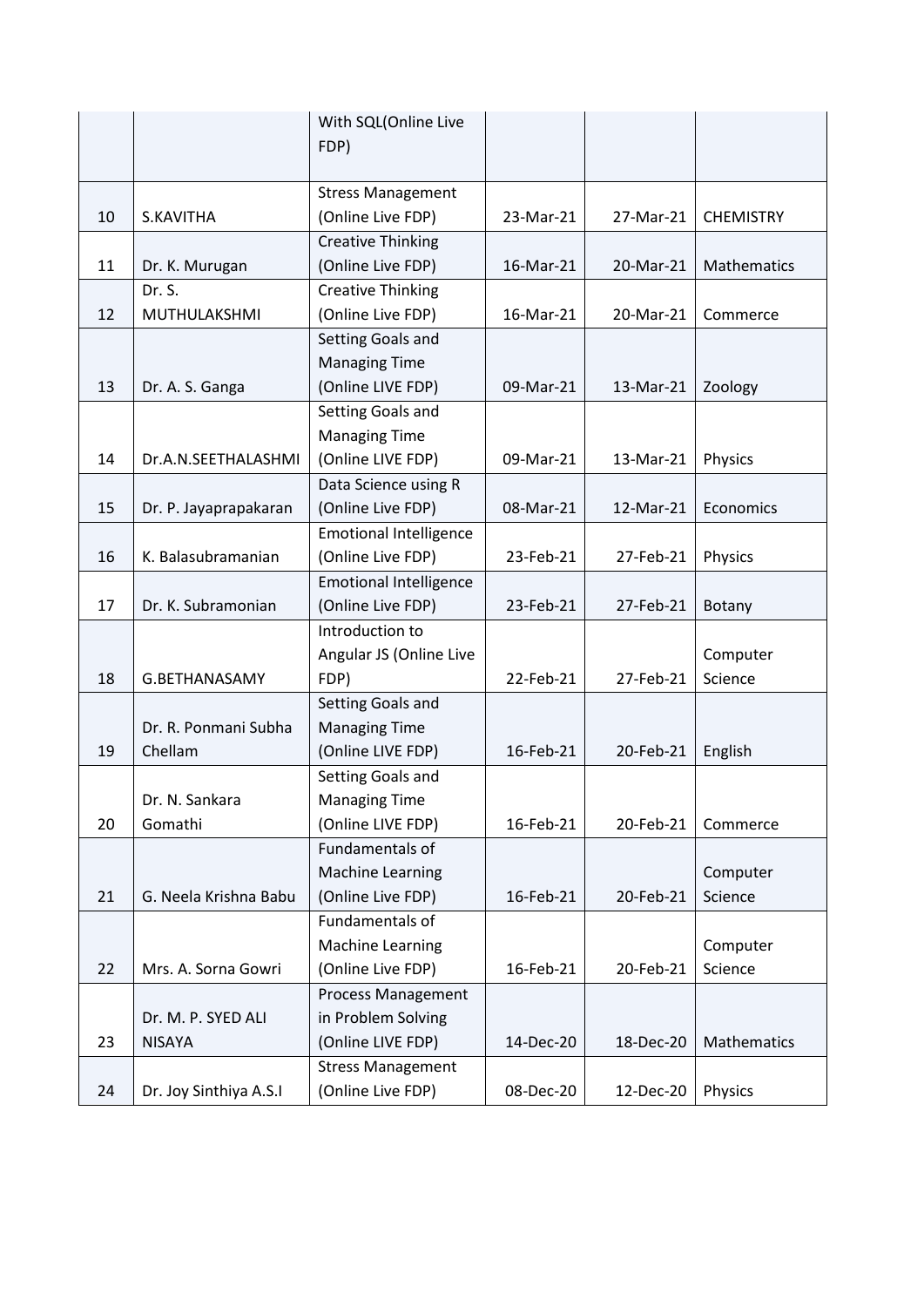#### **Special programmes**

#### **Fresher Induction Program**

The pandemic has changed the way we learn, work, meet, and interact. The scenario is the beginning of the new normal, as alleged by the experts globally. The present conditions have forced every stakeholder of the education ecosystem to follow new methods in the teaching-learning process. Days passed, the new academic year has begun, and the classes have set to begin in the virtual model.

ICT Academy Get, Set, Go Fresher Induction Program is designed to welcome new students of ICT Academy Member Institutions to college life and prepare them for the new normal academic career, in a virtual way. ICT Academy's induction program facilitates students to feel excited about starting their college and smoothens their transition to campus life.

| <b>S. No.</b>  | <b>Title of the Program</b>      | Date       | <b>Time</b>       |
|----------------|----------------------------------|------------|-------------------|
|                |                                  |            |                   |
|                | Fresher Induction Program 2020 - | 17.12.2020 | 2 P.M. - 4 P.M.   |
|                | <b>GET SET GO</b>                |            |                   |
| $\overline{2}$ | Get Set Go session link for      | 19.02.2021 | $2 P.M. - 4 P.M.$ |
|                | Manonmaniam Sundaranar           |            |                   |
|                | University                       |            |                   |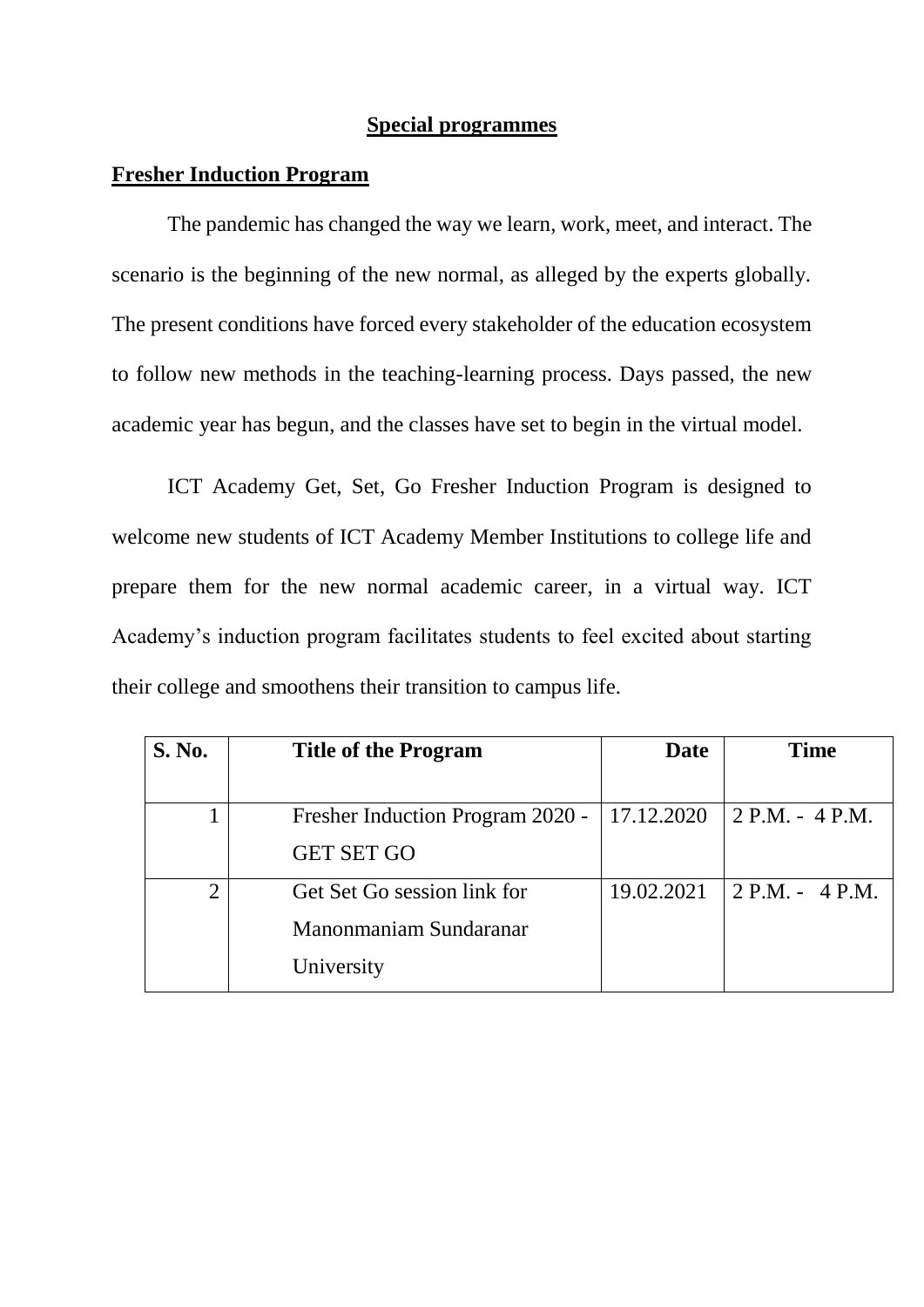#### **Skill Edge:**

ICT Academy in association with its industry partners launches a new initiative 'ICT Academy Skill Edge' exclusive for the 1st year and 2nd year students of its Members Institutions. This program is designed to provide students the basic knowledge about the advanced technologies that will be taught to them in the upcoming future.

- (i) Principles of Design Thinking
- (ii) Getting Started with RPA
- (iii) Cloud Computing 101
- (iv) Introduction to Cyber security
- (v) Data Literacy Program

Number of Students Registered: 422

#### **ICT Academy Youth Talk INDIA**

Being able to communicate effectively is perhaps the most important of all life skills. A graduate with strong public speaking skills is sought by many organizations. The one who articulates well is highly valued by employers and he/she tends to earn leadership positions. To develop such a vital skill and kindle the interest of public speaking among every student, ICT Academy organizes Youth Talk India 2021.

Number of Students Participated: 17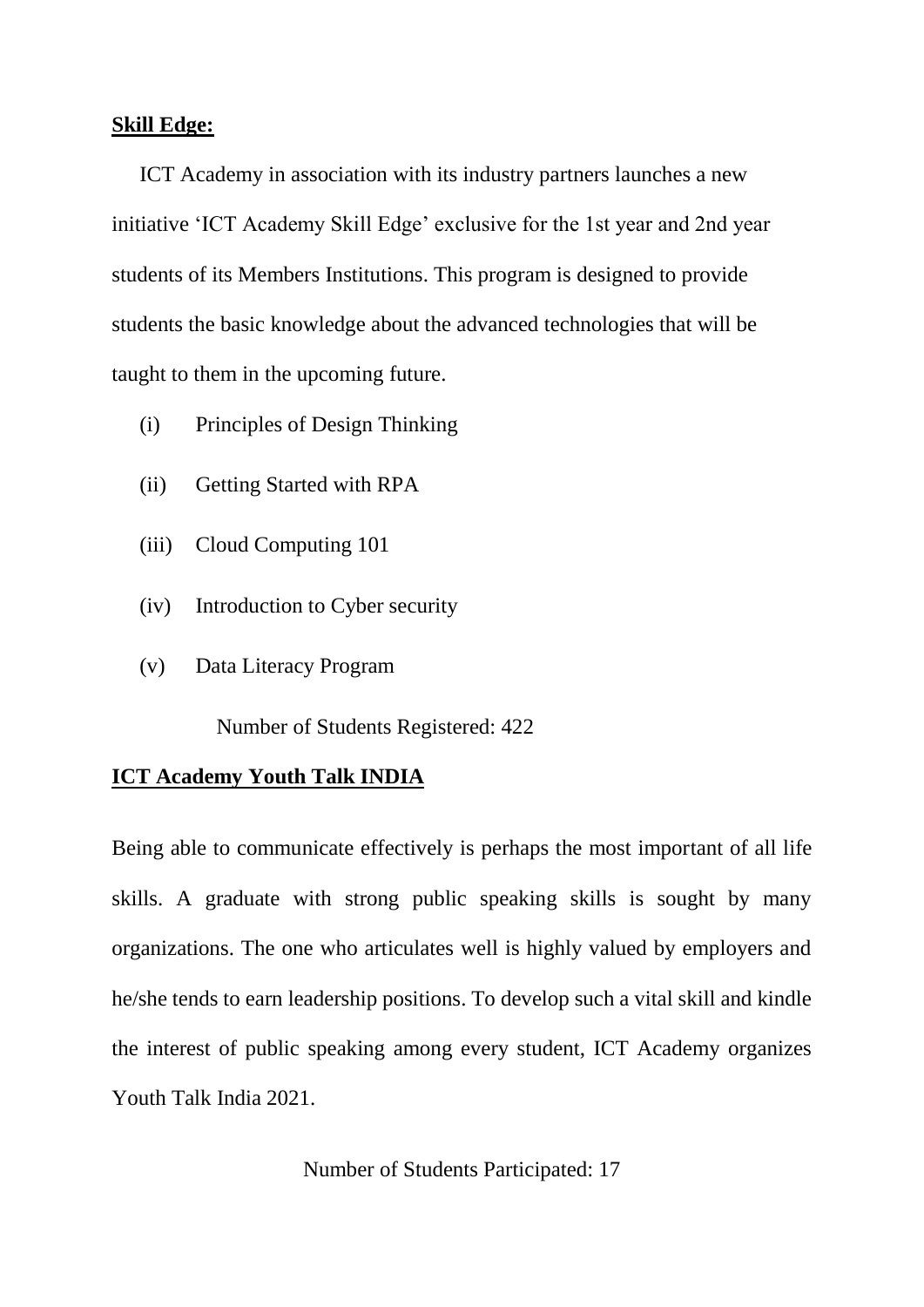#### **Salesforce Women**

Salesforce Developer course is a technology training program facilitated by ICT Academy in association with Salesforce inc., that will be of high industry relevance in the present and coming years. By going through the program, students will be able to learn varies skills of salesforce platform in the world. This skill will help the students to apply for different job roles in many Technology and Business organization's (such as Information Technology, Banking, Financial Services, Retail etc.) that apply salesforce technologies.

Number of Students Registered: 27

#### **Entrepreneurship Cluster Development Programs**

ICT Academy is now glad to launch its new initiative to empower the aspiring students with necessary skills to become a successful entrepreneur. The program has three stages than begins with an entrepreneurship awareness in stage 1, then entrepreneurship training in stage 2, and finally entrepreneurship mentorship provided by industry experts in stage 3 to begin/run a successful business venture. At the end of each stage there will be a stringent process to shortlist the students to next level.

#### Number of Students Registered: 102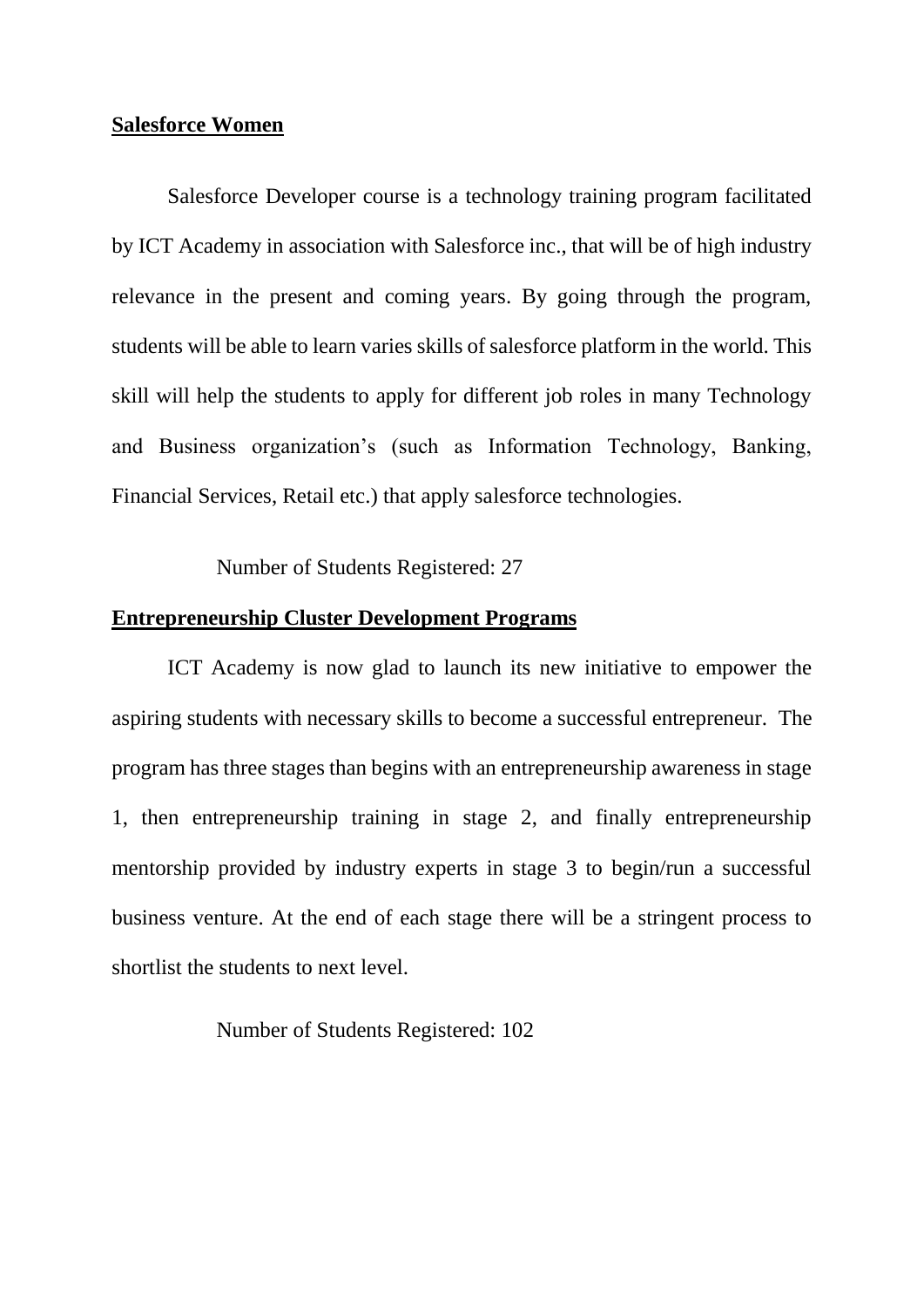### **Other Programmes**

| <b>S. No.</b>  | <b>Title of the Program</b>                                                           | Date       | <b>Time</b>                 |
|----------------|---------------------------------------------------------------------------------------|------------|-----------------------------|
|                | Microsoft AI Classroom                                                                | 17.12.2020 | $2.00P.M. -$<br>5.30 P.M.   |
| $\overline{2}$ | <b>BEYOND 2020</b><br><b>CONCLAVE</b><br>Happening Careers in<br>Accounting & Finance | 20.01.2021 | $10.00$ A.M. $- 12.00$ P.M. |
| 3              | <b>Survival or Happiness</b>                                                          | 15.01.2021 | $10.00$ A.M. $-11.00$ A.M.  |
| $\overline{4}$ | Google & ICT Academy<br>partnership launch                                            | 02.02.2021 | $10.00$ A.M. - $12.00$ P.M. |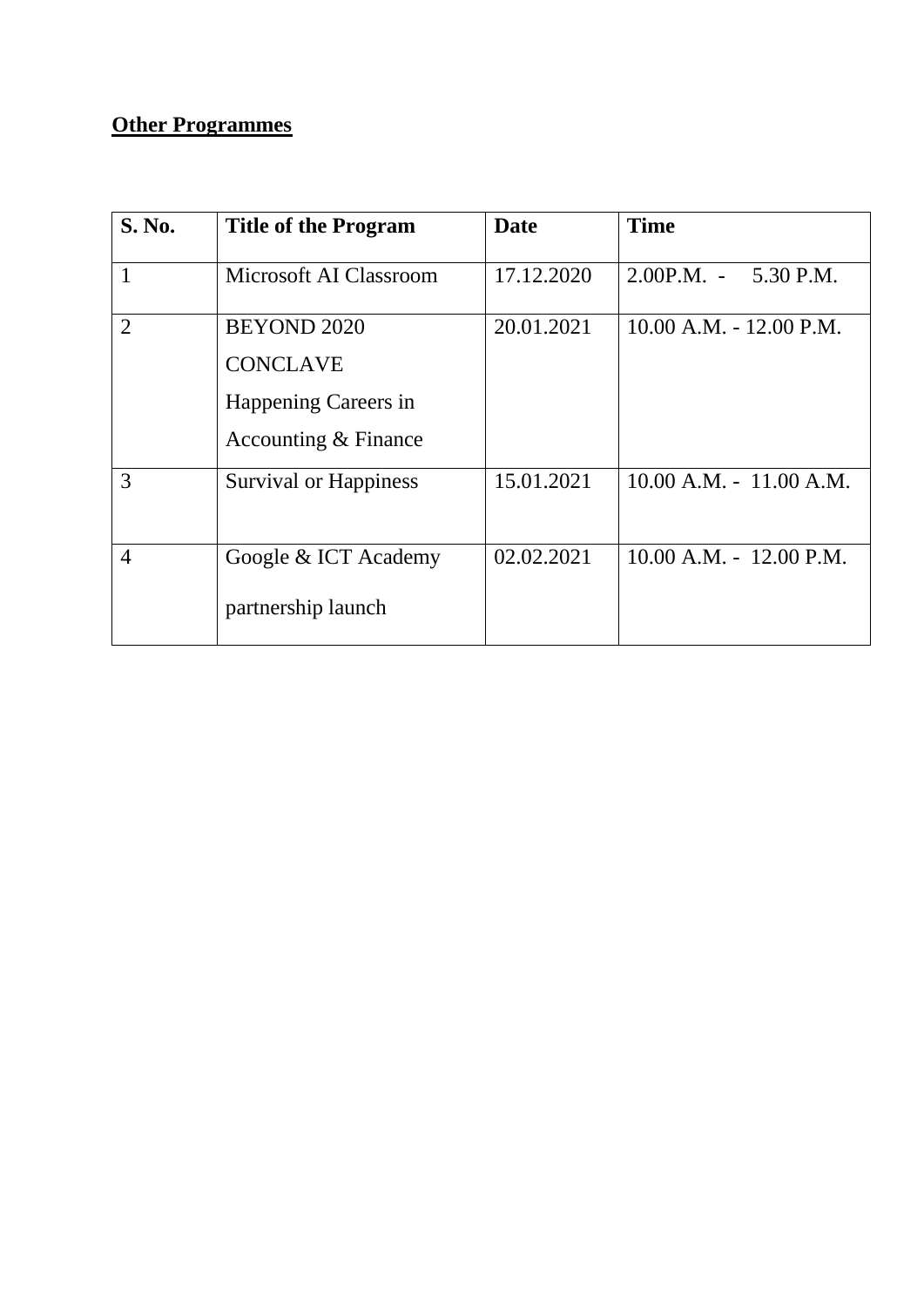

**(Affiliated to Manonmaniam Sundaranar University)**

**Institution's Innovation Council**



**(Ministry of HRD Initiative)**

# **Institution's Innovation Council 2020 - 2021**

**Q1 and Q2 June - December 2020**

**Extended up to January 30 - 2021 because of Covid'19**

| S.No | Date       | Title                                                                      | <b>Resource Person</b>                                                                                                                                | Activity type       |
|------|------------|----------------------------------------------------------------------------|-------------------------------------------------------------------------------------------------------------------------------------------------------|---------------------|
| 1.   | 06.11.2020 | <b>Council Meeting</b>                                                     | Members of IIC                                                                                                                                        | <b>IIC</b> calendar |
| 2.   | 19.11.2020 | Entrepreneurship and<br><b>Innovation as Career</b><br>Opportunity         | Dr. Vinoth B.E., M.S.,<br>Ph.D(USA), CEO, Pongu<br>Ventures, Executive<br>Advisor, NEC BI                                                             | <b>IIC</b> Calendar |
| 3.   | 20.11.2020 | My Story -<br><b>Motivational Session</b><br>by Successful<br>Entrepreneur | Mrs. T. Kartheeswari,<br>B.E(ECE), B.Sc(CD&F),<br>DFD, Fevicryl art and craft<br><b>Expert, Owner Fashion</b><br>Designing Institute,<br>Tirunelveli. | <b>IIC</b> Calendar |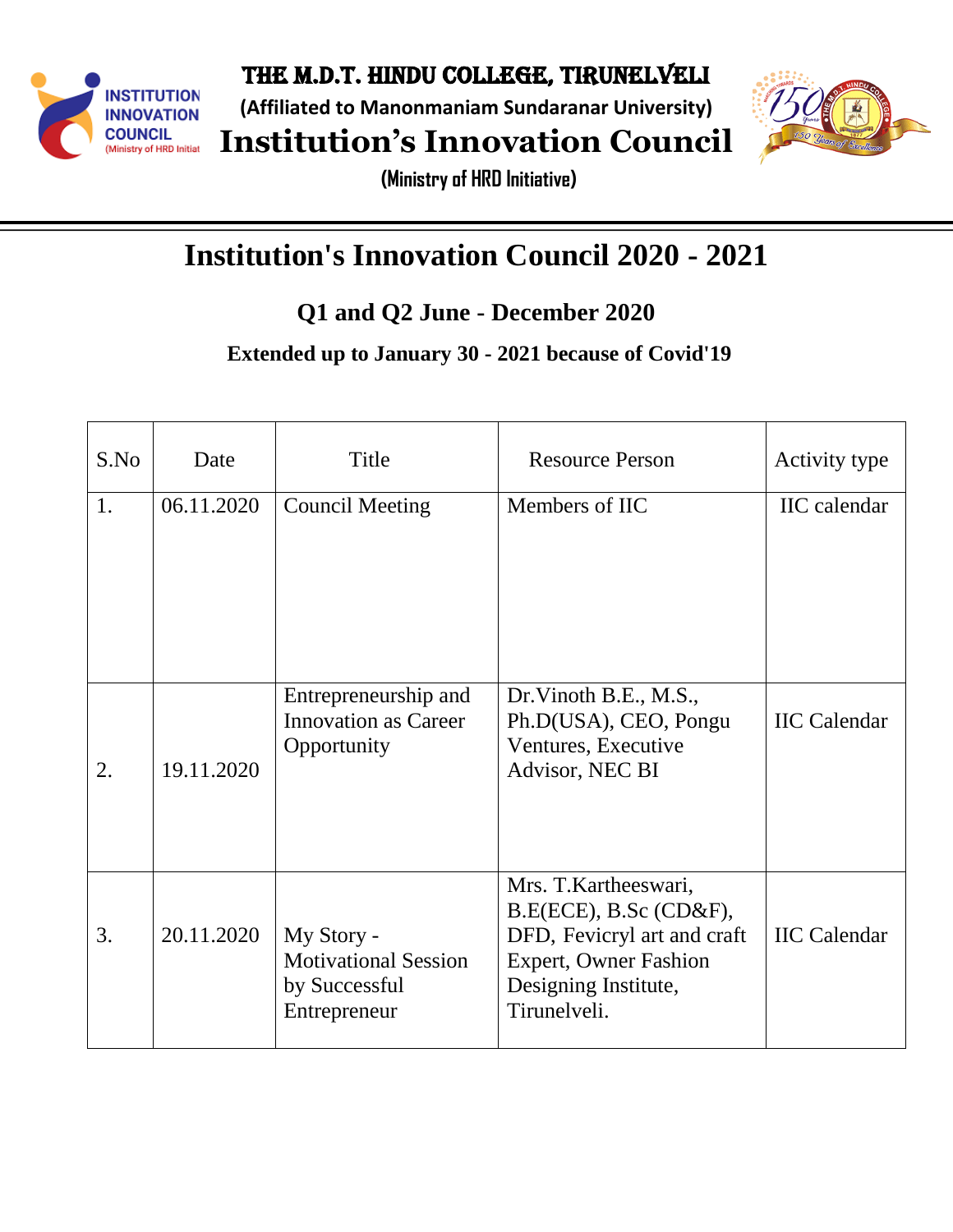

**(Affiliated to Manonmaniam Sundaranar University) Institution's Innovation Council**



| 4. | 08.12.2020                     | <b>National Education</b><br>Policy with a focus on<br>Innovation and<br>Entrepreneurship                                           | Dr.K.Kalaichelvi, Research<br>Advisor & Head, PG &<br><b>Research Department of</b><br>Commerce, Government<br>Arts and Science College,<br>Thanjavur. | <b>IIC</b> Calendar |
|----|--------------------------------|-------------------------------------------------------------------------------------------------------------------------------------|--------------------------------------------------------------------------------------------------------------------------------------------------------|---------------------|
| 5. | 09.12.2020                     | <b>Identifying Intellectual</b><br>Property components<br>at the early stage of<br>Innovation                                       | Mr.P. Jayakumar, Research<br>Faculty, Kalasalingam<br>Academy of Research &<br>Education, Deemed to be<br>University, Krishnankoil                     | <b>IIC</b> Calendar |
| 6. | 29.12.2020                     | <b>Orientation Session on</b><br><b>National Innovation</b><br>and Startup<br>Policy(NISP)                                          | Mr.C.R.Sathyamurthy,<br><b>EX SAP Project Manager</b>                                                                                                  | <b>IIC Calendar</b> |
| 7. | 12.01.2021                     | <b>Virtual Power Seminar</b><br>on Design Thinking<br>(Organized by ICT<br>Academy)                                                 | N.Rahul, Founder Trustee<br>Silverink Foundation, &<br>Founder and Chief Design<br><b>Officer, Lighting Lanterns</b><br>Media Works (P) Ltd            | <b>IIC</b> Calendar |
| 8. | 12.11.2020<br>to<br>15.12.2020 | Idea/Poc Pitching $\&$<br><b>Validation - Institute</b><br>Level Poc competition.                                                   | Dr.S.Loghambal,<br><b>Assistant Professor of</b><br><b>Mathematics</b>                                                                                 | Self-Driven         |
| 9. | 18.08.2020                     | International webinar<br>on Building<br>Aatmanirbar Bharat to<br>overcome Covid-19<br>disastrous impact on<br><b>Indian Economy</b> | Dr.P.Senthilkumar,<br><b>Assistant Professor of</b><br>Economics                                                                                       | Self-Driven         |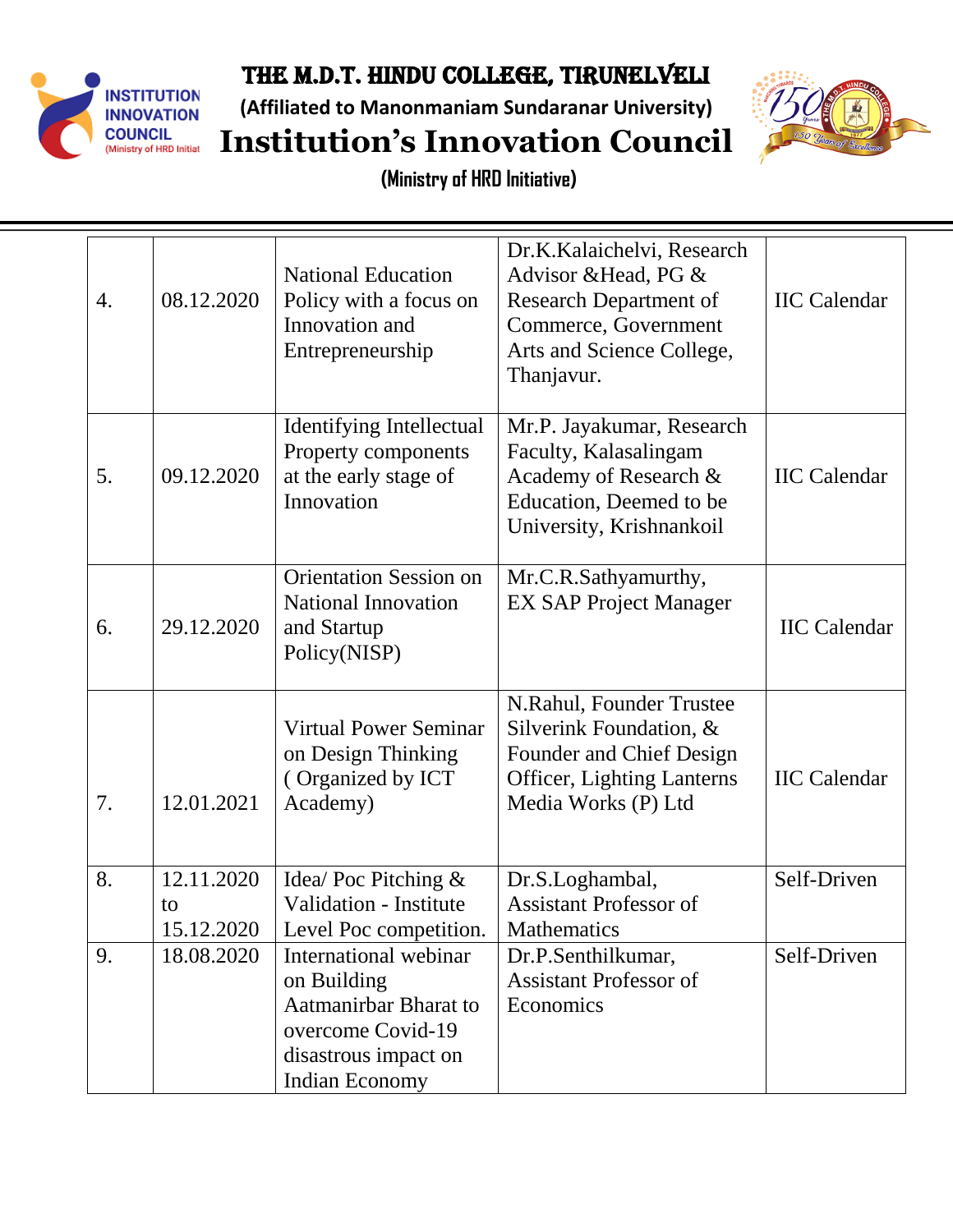

**(Affiliated to Manonmaniam Sundaranar University)**

**Institution's Innovation Council**



**(Ministry of HRD Initiative)**

| 05.12.2020 | Seminar on Innovative Dr.S. Loghambal, |                        | Self-Driven |
|------------|----------------------------------------|------------------------|-------------|
|            | Projects                               |                        |             |
|            |                                        | Assistant Professor of |             |
|            |                                        | <b>Mathematics</b>     |             |

## **Q3 and Q4 February 2021 - September 5, 2021**

# **Quarter III and Quarter IV**

| S.No | Date       | Title                                                        | <b>Resource Person</b>                                 | Activity type       |
|------|------------|--------------------------------------------------------------|--------------------------------------------------------|---------------------|
| 1.   | 03.01.2021 | Exhibition cum sale,<br><b>Government Museum</b>             | <b>Students from</b><br><b>Mathematics and Zoology</b> | Self-Driven         |
| 2.   | 11.02.2021 | <b>Council Meeting</b>                                       | All IIC Coordinators and<br>Member                     | <b>IIC</b> Calendar |
| 3.   | 26.02.2021 | Handmade Product<br>Ehhibition cum Sale at<br>college campus | All IIC Coordinators and<br>Member                     | Self-Driven         |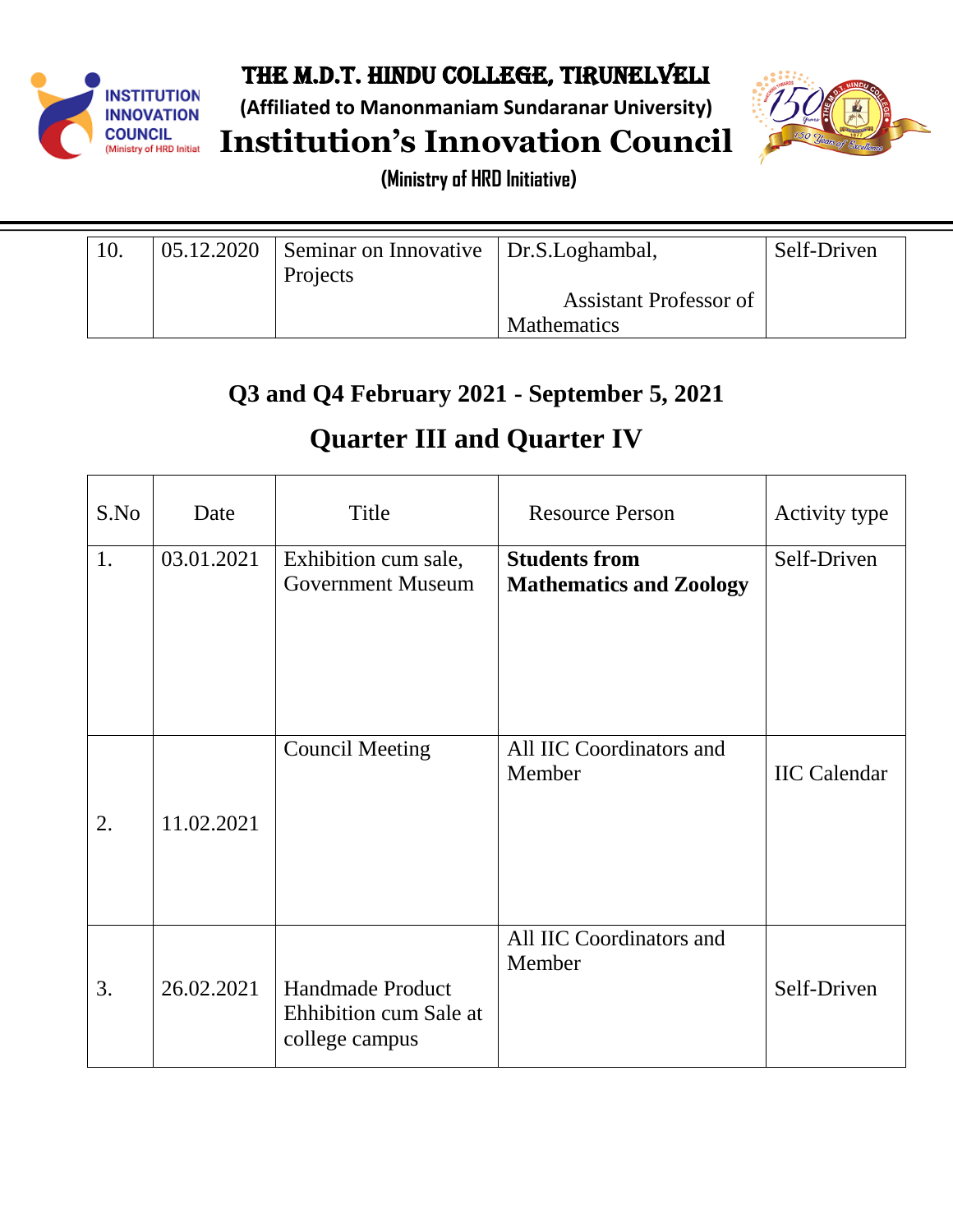

**(Affiliated to Manonmaniam Sundaranar University)**



**Institution's Innovation Council**

| 4.  | 26.02.2021 | <b>Science Day</b>                                                                               | Mr.D.C.Poornachandran,<br>HOD of Computer Science,<br>The M.D.T.Hindu College                                                                                                             | Self-Driven         |
|-----|------------|--------------------------------------------------------------------------------------------------|-------------------------------------------------------------------------------------------------------------------------------------------------------------------------------------------|---------------------|
| 5.  | 08.03.2021 | Food Court -<br><b>Exhibition cum Sale</b>                                                       | Students of all discipline                                                                                                                                                                | Self-Driven         |
| 6.  | 10.03.2021 | Hands on training -<br>Preparation of pain<br>relief balm                                        | Dr.A.Saravana Gandhi,<br><b>Assistant Professor of</b><br>Botany, Rani Anna<br>Government College for<br>Women, Tirunelveli.                                                              | Self-Driven         |
| 7.  | 11.02.2021 | <b>Council Meeting</b>                                                                           | All IIC Coordinators and<br>Member                                                                                                                                                        | <b>IIC Calendar</b> |
| 8.  | 16.04.2021 | Workshop on<br>"Intellectual Property<br>Rights and IP<br><b>Management for Start</b><br>$up$ ", | Dr.S.sudhakar, Professor,<br>Department of<br>Biotechnology,<br>M.S.University,<br>Tirunelveli.                                                                                           | <b>IIC Calendar</b> |
| 9.  | 16.08.2021 | Mentoring Session with<br>Successful<br><b>Start</b><br>up<br>Founder                            | Mr.N.R.Balamurugan, Start<br>up Founder, GE Healthcare,<br>Singapore.                                                                                                                     | <b>IIC Calendar</b> |
| 10. | 18.08.2021 | <b>IPR</b> for Young Minds                                                                       | $\vert$ Dr.M.Murugan, M.Sc.(BT),<br>PGDBI, PGDIPR, Ph.D.<br>Director - Projects<br>Principal Investigator - DBT<br>& DST projects<br>Dean & HEAD, Department<br>of Biomedical Engineering | <b>IIC</b> Calendar |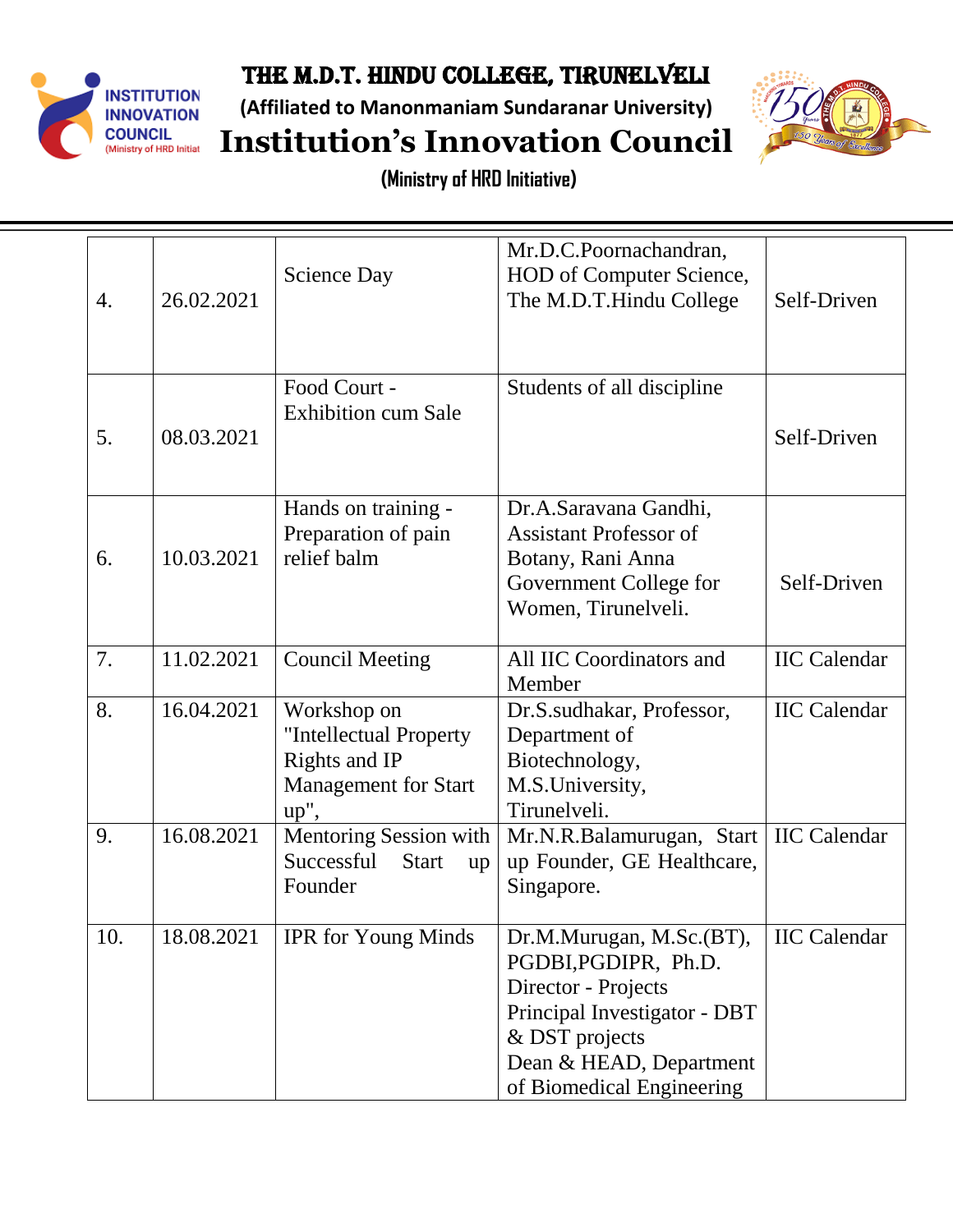

**(Affiliated to Manonmaniam Sundaranar University)**



**Institution's Innovation Council**

|     |            |                                                                                                  | <b>Noorul Islam Centre For</b><br><b>Higher Education</b><br><b>Noorul Islam University</b><br>Kumaracoil |                   |
|-----|------------|--------------------------------------------------------------------------------------------------|-----------------------------------------------------------------------------------------------------------|-------------------|
| 11. | 24.08.2021 | <b>Entrepreneur Day</b><br>Competition                                                           | <b>Students of Computer</b><br>Science, Physics,<br>Mathematics, Zoology                                  | <b>MIC Driven</b> |
| 12. | 31.08.2021 | Product from<br><b>Composite Material to</b><br>Market                                           | Dr. V. S. Sreenivasan<br>M.Tech. Ph.D. Professor,<br>VV<br>College of Engineering,<br>Tisaiyanvilai       | <b>IIC</b> Driven |
| 13. | 03.09.2021 | A Session on<br><b>Innovation and Startup</b><br><b>Ecosystem Enabler</b><br>from National Level | Mrs.K.Bindya Balakrishnan,<br>Founder & CEO, Plant Mill<br>(A Biotechnology<br>Company), Kerela           | <b>IIC</b> Driven |
| 14. | 23.04.2021 | Talk on "From<br>Ph.D/Masters thesis to<br>a Startup"                                            | <b>Arranged by MHRD</b><br><b>Innovation Cell</b>                                                         | <b>MIC Driven</b> |
| 15. | 21.08.2021 | World Entrepreneur<br>Day Competition                                                            | <b>Students of Computer</b><br>Science, Physics,<br>Mathematics, Zoology                                  | <b>MIC Driven</b> |